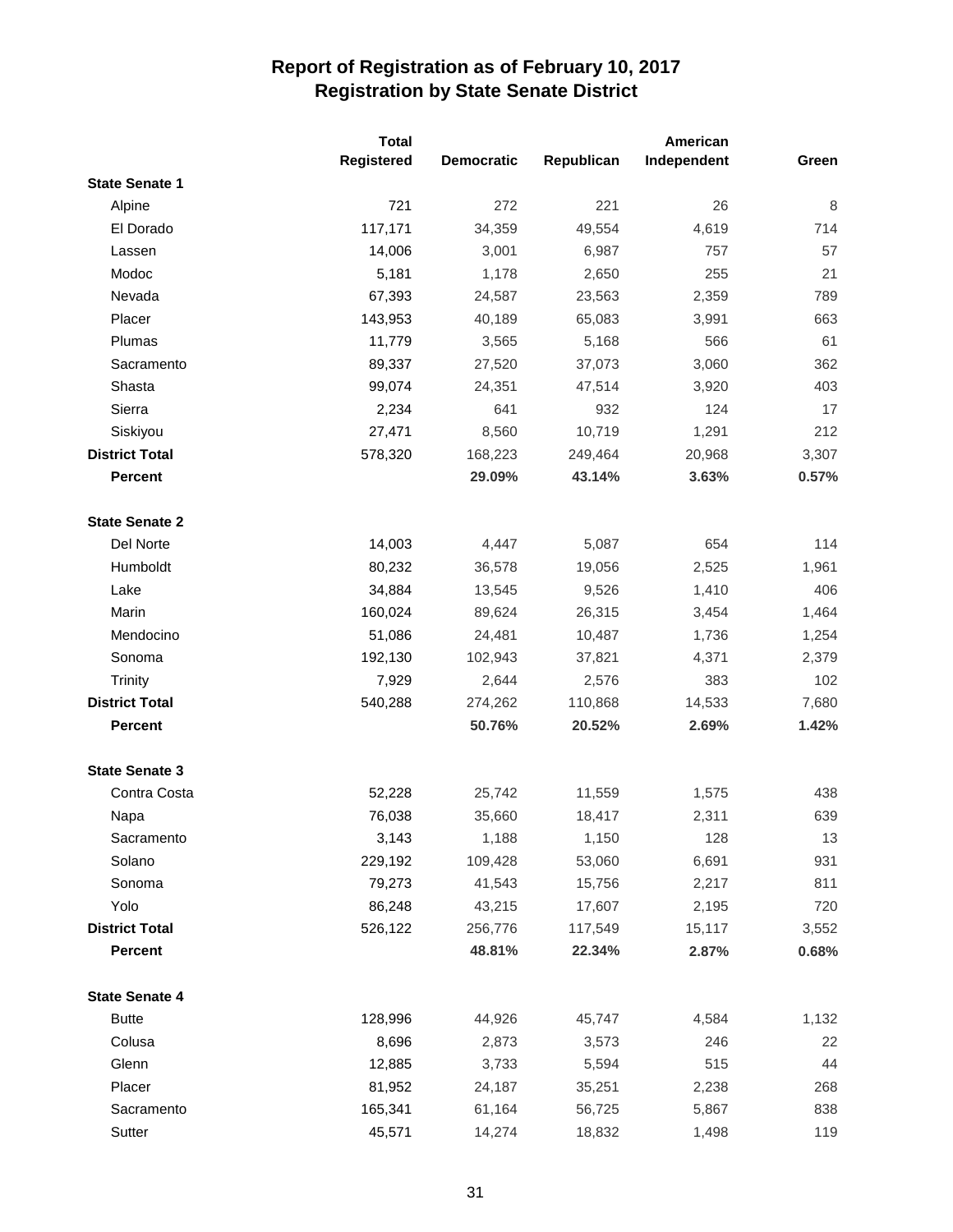|                       |             | Peace and |        | <b>No Party</b> |  |
|-----------------------|-------------|-----------|--------|-----------------|--|
|                       | Libertarian | Freedom   | Other  | Preference      |  |
| <b>State Senate 1</b> |             |           |        |                 |  |
| Alpine                | 5           | 2         | 3      | 184             |  |
| El Dorado             | 1,546       | 292       | 1,007  | 25,080          |  |
| Lassen                | 131         | 45        | 90     | 2,938           |  |
| Modoc                 | 39          | 12        | 10     | 1,016           |  |
| Nevada                | 802         | 176       | 12,880 | 2,237           |  |
| Placer                | 2,216       | 276       | 592    | 30,943          |  |
| Plumas                | 125         | 37        | 1      | 2,256           |  |
| Sacramento            | 1,022       | 194       | 163    | 19,943          |  |
| Shasta                | 1,063       | 309       | 250    | 21,264          |  |
| Sierra                | 30          | 2         | 44     | 444             |  |
| Siskiyou              | 328         | 117       | 45     | 6,199           |  |
| <b>District Total</b> | 7,307       | 1,462     | 15,085 | 112,504         |  |
| <b>Percent</b>        | 1.26%       | 0.25%     | 2.61%  | 19.45%          |  |
| <b>State Senate 2</b> |             |           |        |                 |  |
| Del Norte             | 147         | 76        | 145    | 3,333           |  |
| Humboldt              | 800         | 349       | 161    | 18,802          |  |
| Lake                  | 392         | 191       | 42     | 9,372           |  |
| Marin                 | 955         | 246       | 487    | 37,479          |  |
| Mendocino             | 493         | 257       | 185    | 12,193          |  |
| Sonoma                | 1,563       | 447       | 695    | 41,911          |  |
| Trinity               | 98          | 41        | 1,082  | 1,003           |  |
| <b>District Total</b> | 4,448       | 1,607     | 2,797  | 124,093         |  |
| <b>Percent</b>        | 0.82%       | 0.30%     | 0.52%  | 22.97%          |  |
| <b>State Senate 3</b> |             |           |        |                 |  |
| Contra Costa          | 487         | 117       | 138    | 12,172          |  |
| Napa                  | 589         | 207       | 388    | 17,827          |  |
| Sacramento            | 26          | 12        | 8      | 618             |  |
| Solano                | 1,687       | 685       | 1,247  | 55,463          |  |
| Sonoma                | 604         | 140       | 338    | 17,864          |  |
| Yolo                  | 717         | 229       | 497    | 21,068          |  |
| <b>District Total</b> | 4,110       | 1,390     | 2,616  | 125,012         |  |
| Percent               | 0.78%       | 0.26%     | 0.50%  | 23.76%          |  |
| <b>State Senate 4</b> |             |           |        |                 |  |
| <b>Butte</b>          | 1,386       | 493       | 1,367  | 29,361          |  |
| Colusa                | 62          | 21        | 5      | 1,894           |  |
| Glenn                 | 118         | 43        | 22     | 2,816           |  |
| Placer                | 1,157       | 191       | 268    | 18,392          |  |
| Sacramento            | 1,837       | 1,096     | 355    | 37,459          |  |
| Sutter                | 377         | 158       | 699    | 9,614           |  |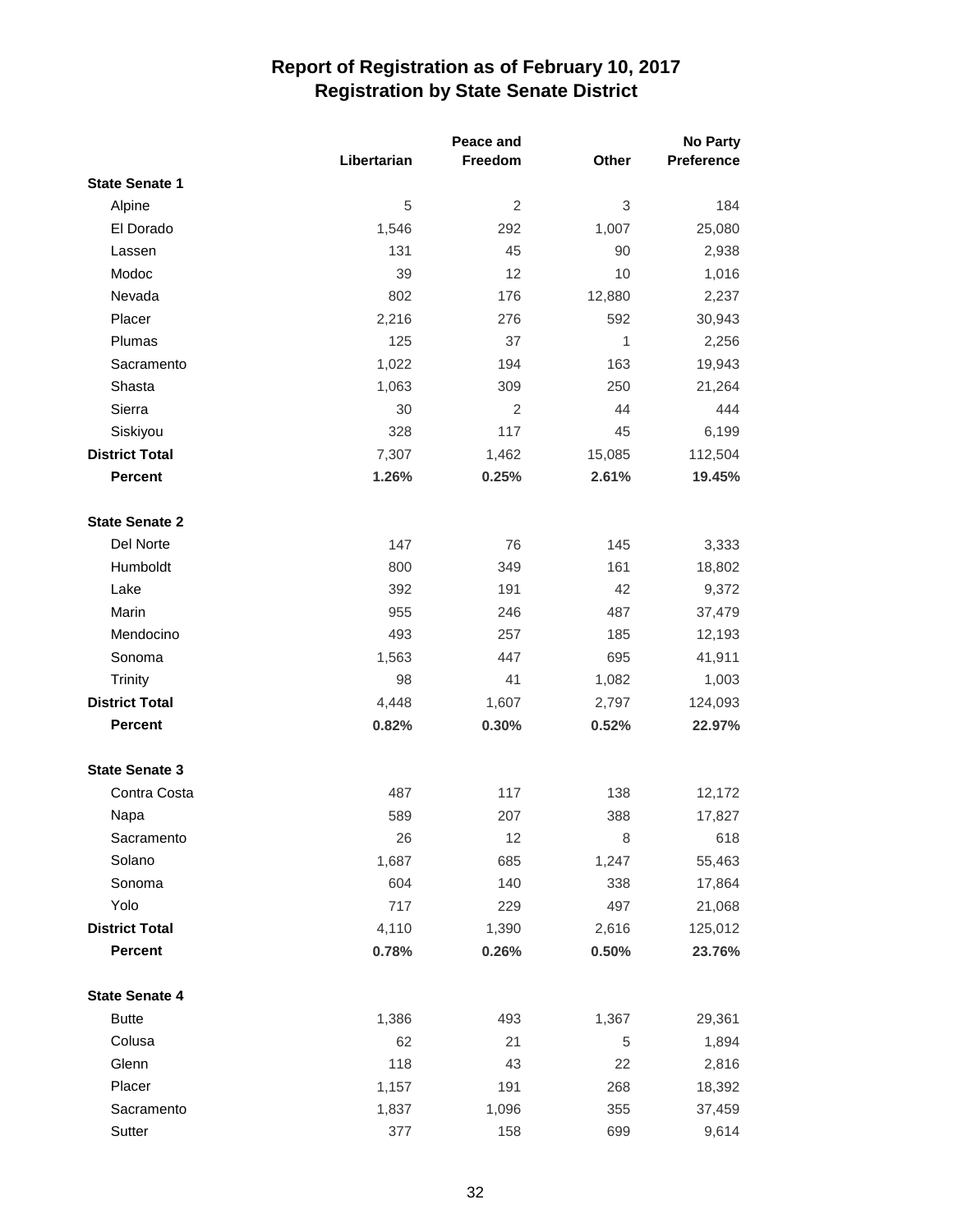|                       | <b>Total</b> |                   |            | American    |       |
|-----------------------|--------------|-------------------|------------|-------------|-------|
|                       | Registered   | <b>Democratic</b> | Republican | Independent | Green |
| Tehama                | 32,293       | 8,781             | 14,381     | 1,580       | 97    |
| Yuba                  | 32,927       | 9,312             | 12,233     | 1,646       | 147   |
| <b>District Total</b> | 508,661      | 169,250           | 192,336    | 18,174      | 2,667 |
| <b>Percent</b>        |              | 33.27%            | 37.81%     | 3.57%       | 0.52% |
| <b>State Senate 5</b> |              |                   |            |             |       |
| Sacramento            | 13,488       | 4,610             | 5,224      | 525         | 46    |
| San Joaquin           | 329,963      | 143,787           | 103,642    | 8,530       | 989   |
| <b>Stanislaus</b>     | 114,884      | 45,350            | 42,510     | 3,506       | 328   |
| <b>District Total</b> | 458,335      | 193,747           | 151,376    | 12,561      | 1,363 |
| <b>Percent</b>        |              | 42.27%            | 33.03%     | 2.74%       | 0.30% |
| <b>State Senate 6</b> |              |                   |            |             |       |
| Sacramento            | 476,759      | 236,010           | 103,914    | 13,339      | 2,540 |
| Yolo                  | 26,014       | 11,569            | 5,919      | 906         | 135   |
| <b>District Total</b> | 502,773      | 247,579           | 109,833    | 14,245      | 2,675 |
| <b>Percent</b>        |              | 49.24%            | 21.85%     | 2.83%       | 0.53% |
| <b>State Senate 7</b> |              |                   |            |             |       |
| Alameda               | 125,240      | 50,069            | 35,820     | 3,555       | 389   |
| Contra Costa          | 430,266      | 198,889           | 109,491    | 12,086      | 1,589 |
| <b>District Total</b> | 555,506      | 248,958           | 145,311    | 15,641      | 1,978 |
| <b>Percent</b>        |              | 44.82%            | 26.16%     | 2.82%       | 0.36% |
| <b>State Senate 8</b> |              |                   |            |             |       |
| Amador                | 22,219       | 6,657             | 10,128     | 923         | 120   |
| Calaveras             | 29,068       | 8,476             | 12,496     | 1,314       | 188   |
| Fresno                | 290,414      | 102,600           | 114,925    | 8,540       | 1,032 |
| Inyo                  | 9,993        | 3,102             | 4,153      | 411         | 52    |
| Madera                | 16,929       | 4,132             | 8,752      | 659         | 79    |
| Mariposa              | 11,067       | 3,187             | 4,932      | 457         | 94    |
| Mono                  | 6,567        | 2,304             | 2,114      | 265         | 48    |
| Sacramento            | 26,891       | 8,808             | 10,782     | 866         | 91    |
| Stanislaus            | 70,193       | 22,556            | 30,421     | 2,239       | 212   |
| Tulare                | 2,453        | 764               | 1,117      | 81          | 14    |
| Tuolumne              | 31,696       | 9,700             | 13,622     | 1,253       | 184   |
| <b>District Total</b> | 517,490      | 172,286           | 213,442    | 17,008      | 2,114 |
| <b>Percent</b>        |              | 33.29%            | 41.25%     | 3.29%       | 0.41% |
| <b>State Senate 9</b> |              |                   |            |             |       |
| Alameda               | 439,166      | 288,400           | 26,454     | 7,077       | 5,376 |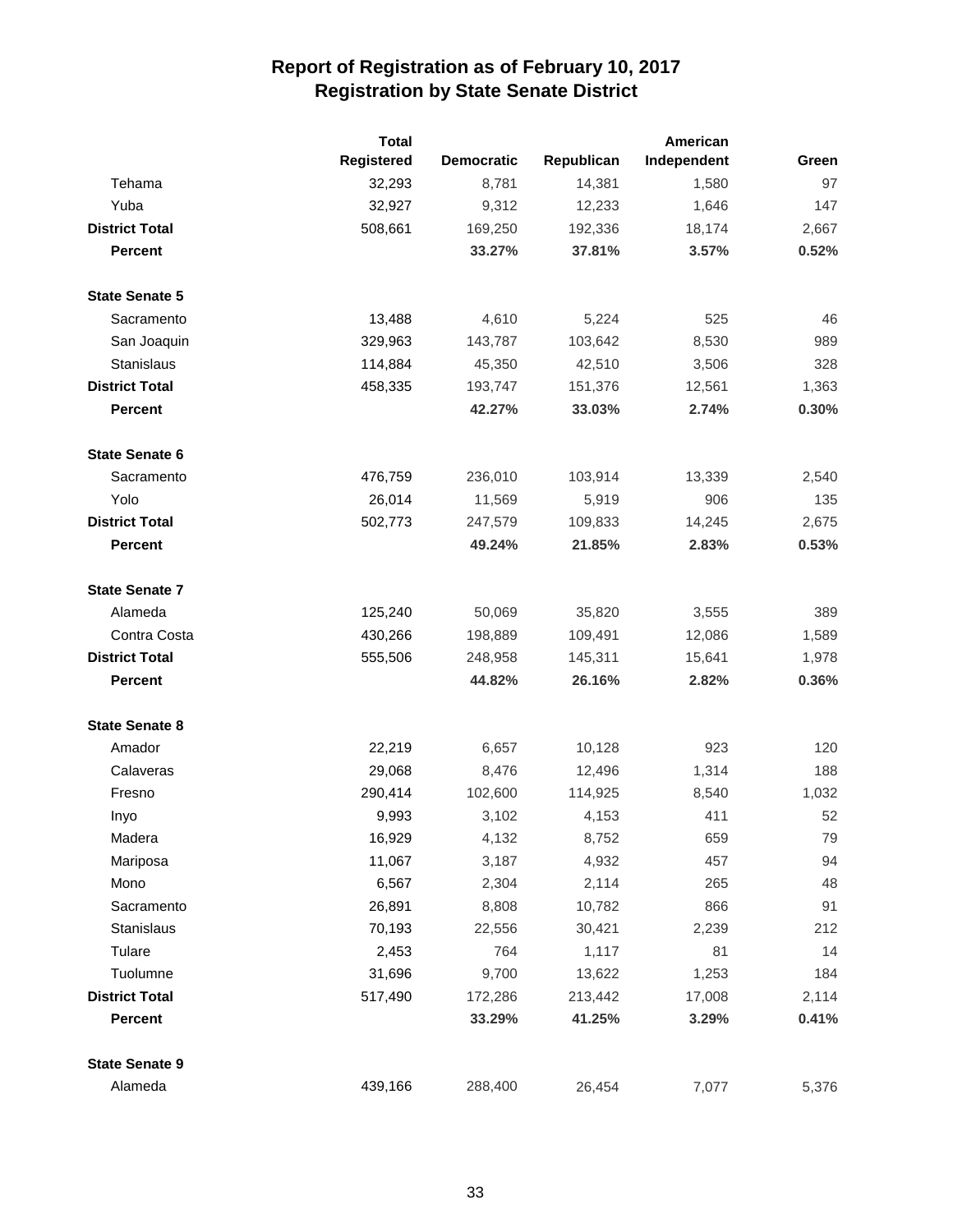|                       |             | Peace and   | <b>No Party</b> |                   |  |
|-----------------------|-------------|-------------|-----------------|-------------------|--|
|                       | Libertarian | Freedom     | Other           | <b>Preference</b> |  |
| Tehama                | 335         | 101         | 81              | 6,937             |  |
| Yuba                  | 341         | 170         | 78              | 9,000             |  |
| <b>District Total</b> | 5,613       | 2,273       | 2,875           | 115,473           |  |
| <b>Percent</b>        | 1.10%       | 0.45%       | 0.57%           | 22.70%            |  |
| <b>State Senate 5</b> |             |             |                 |                   |  |
| Sacramento            | 122         | 67          | 24              | 2,870             |  |
| San Joaquin           | 2,111       | 1,190       | 1,030           | 68,684            |  |
| <b>Stanislaus</b>     | 848         | 344         | 1,168           | 20,830            |  |
| <b>District Total</b> | 3,081       | 1,601       | 2,222           | 92,384            |  |
| <b>Percent</b>        | 0.67%       | 0.35%       | 0.48%           | 20.16%            |  |
| <b>State Senate 6</b> |             |             |                 |                   |  |
| Sacramento            | 3,594       | 3,752       | 813             | 112,797           |  |
| Yolo                  | 196         | 184         | 153             | 6,952             |  |
| <b>District Total</b> | 3,790       | 3,936       | 966             | 119,749           |  |
| <b>Percent</b>        | 0.75%       | 0.78%       | 0.19%           | 23.82%            |  |
| <b>State Senate 7</b> |             |             |                 |                   |  |
| Alameda               | 1,041       | 191         | 959             | 33,216            |  |
| Contra Costa          | 2,934       | 866         | 671             | 103,740           |  |
| <b>District Total</b> | 3,975       | 1,057       | 1,630           | 136,956           |  |
| <b>Percent</b>        | 0.72%       | 0.19%       | 0.29%           | 24.65%            |  |
| <b>State Senate 8</b> |             |             |                 |                   |  |
| Amador                | 275         | 63          | 39              | 4,014             |  |
| Calaveras             | 411         | 86          | 232             | 5,865             |  |
| Fresno                | 2,119       | 786         | 3,230           | 57,182            |  |
| Inyo                  | 91          | 27          | 50              | 2,107             |  |
| Madera                | 167         | 28          | 92              | 3,020             |  |
| Mariposa              | 118         | 36          | 148             | 2,095             |  |
| Mono                  | 56          | 28          | 5               | 1,747             |  |
| Sacramento            | 305         | 97          | 34              | 5,908             |  |
| Stanislaus            | 560         | 188         | 688             | 13,329            |  |
| Tulare                | 19          | 11          | 11              | 436               |  |
| Tuolumne              | 317         | $\mathbf 0$ | 132             | 6,488             |  |
| <b>District Total</b> | 4,438       | 1,350       | 4,661           | 102,191           |  |
| Percent               | 0.86%       | 0.26%       | 0.90%           | 19.75%            |  |
| <b>State Senate 9</b> |             |             |                 |                   |  |
| Alameda               | 1,988       | 1,506       | 3,199           | 105,166           |  |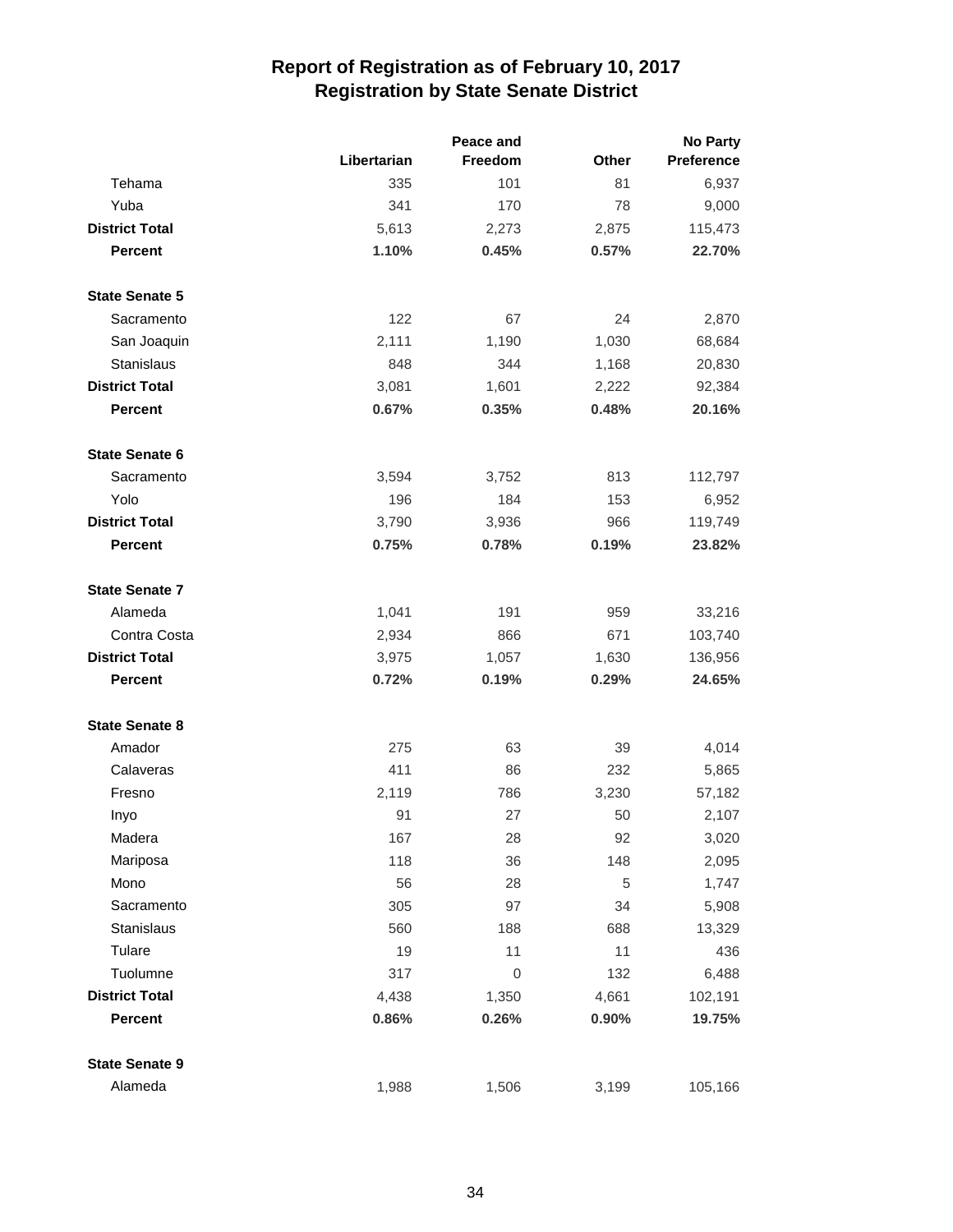|                        | <b>Total</b>      |                   |            | American    |       |
|------------------------|-------------------|-------------------|------------|-------------|-------|
|                        | <b>Registered</b> | <b>Democratic</b> | Republican | Independent | Green |
| Contra Costa           | 131,157           | 83,839            | 11,270     | 2,376       | 1,062 |
| <b>District Total</b>  | 570,323           | 372,239           | 37,724     | 9,453       | 6,438 |
| <b>Percent</b>         |                   | 65.27%            | 6.61%      | 1.66%       | 1.13% |
| <b>State Senate 10</b> |                   |                   |            |             |       |
| Alameda                | 307,566           | 163,809           | 42,983     | 6,386       | 1,349 |
| Santa Clara            | 138,350           | 64,169            | 23,552     | 2,889       | 507   |
| <b>District Total</b>  | 445,916           | 227,978           | 66,535     | 9,275       | 1,856 |
| <b>Percent</b>         |                   | 51.13%            | 14.92%     | 2.08%       | 0.42% |
| <b>State Senate 11</b> |                   |                   |            |             |       |
| San Francisco          | 513,401           | 296,331           | 38,176     | 9,049       | 4,739 |
| San Mateo              | 57,176            | 31,462            | 6,164      | 983         | 247   |
| <b>District Total</b>  | 570,577           | 327,793           | 44,340     | 10,032      | 4,986 |
| <b>Percent</b>         |                   | 57.45%            | 7.77%      | 1.76%       | 0.87% |
| <b>State Senate 12</b> |                   |                   |            |             |       |
| Fresno                 | 45,514            | 17,478            | 16,414     | 1,282       | 98    |
| Madera                 | 40,958            | 14,879            | 14,956     | 1,192       | 107   |
| Merced                 | 91,164            | 41,410            | 26,961     | 2,830       | 334   |
| Monterey               | 80,040            | 45,129            | 14,052     | 1,465       | 241   |
| San Benito             | 28,203            | 13,271            | 7,916      | 778         | 116   |
| <b>Stanislaus</b>      | 54,969            | 25,751            | 16,893     | 1,359       | 147   |
| <b>District Total</b>  | 340,848           | 157,918           | 97,192     | 8,906       | 1,043 |
| <b>Percent</b>         |                   | 46.33%            | 28.51%     | 2.61%       | 0.31% |
| <b>State Senate 13</b> |                   |                   |            |             |       |
| San Mateo              | 335,600           | 171,486           | 59,901     | 7,304       | 1,831 |
| Santa Clara            | 168,921           | 82,324            | 28,182     | 2,662       | 790   |
| <b>District Total</b>  | 504,521           | 253,810           | 88,083     | 9,966       | 2,621 |
| <b>Percent</b>         |                   | 50.31%            | 17.46%     | 1.98%       | 0.52% |
| <b>State Senate 14</b> |                   |                   |            |             |       |
| Fresno                 | 102,100           | 52,546            | 24,045     | 2,037       | 319   |
| Kern                   | 84,847            | 48,664            | 14,120     | 1,799       | 162   |
| Kings                  | 51,452            | 17,434            | 22,433     | 1,354       | 98    |
| Tulare                 | 59,005            | 22,277            | 21,050     | 1,694       | 141   |
| <b>District Total</b>  | 297,404           | 140,921           | 81,648     | 6,884       | 720   |
| Percent                |                   | 47.38%            | 27.45%     | 2.31%       | 0.24% |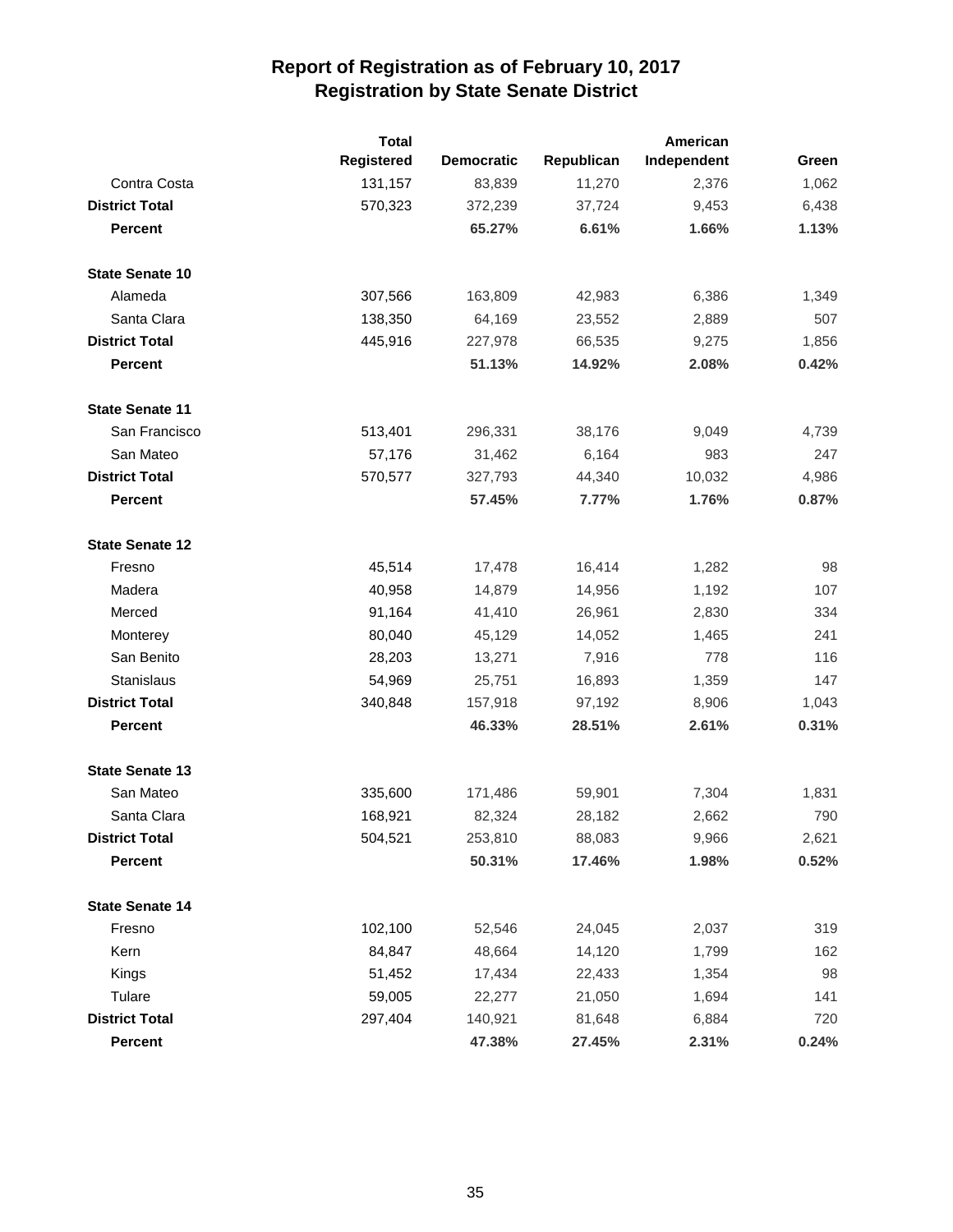|                        |             | <b>No Party</b> |              |                   |
|------------------------|-------------|-----------------|--------------|-------------------|
|                        | Libertarian | <b>Freedom</b>  | <b>Other</b> | <b>Preference</b> |
| Contra Costa           | 572         | 521             | 240          | 31,277            |
| <b>District Total</b>  | 2,560       | 2,027           | 3,439        | 136,443           |
| <b>Percent</b>         | 0.45%       | 0.36%           | 0.60%        | 23.92%            |
| <b>State Senate 10</b> |             |                 |              |                   |
| Alameda                | 1,612       | 907             | 2,198        | 88,322            |
| Santa Clara            | 872         | 388             | 230          | 45,743            |
| <b>District Total</b>  | 2,484       | 1,295           | 2,428        | 134,065           |
| <b>Percent</b>         | 0.56%       | 0.29%           | 0.54%        | 30.07%            |
| <b>State Senate 11</b> |             |                 |              |                   |
| San Francisco          | 3,100       | 1,404           | 1,159        | 159,443           |
| San Mateo              | 224         | 193             | 125          | 17,778            |
| <b>District Total</b>  | 3,324       | 1,597           | 1,284        | 177,221           |
| <b>Percent</b>         | 0.58%       | 0.28%           | 0.23%        | 31.06%            |
| <b>State Senate 12</b> |             |                 |              |                   |
| Fresno                 | 253         | 140             | 429          | 9,420             |
| Madera                 | 245         | 183             | 147          | 9,249             |
| Merced                 | 604         | 211             | 72           | 18,742            |
| Monterey               | 358         | 345             | 77           | 18,373            |
| San Benito             | 182         | 76              | 33           | 5,831             |
| Stanislaus             | 321         | 211             | 499          | 9,788             |
| <b>District Total</b>  | 1,963       | 1,166           | 1,257        | 71,403            |
| <b>Percent</b>         | 0.58%       | 0.34%           | 0.37%        | 20.95%            |
| <b>State Senate 13</b> |             |                 |              |                   |
| San Mateo              | 2,095       | 699             | 704          | 91,580            |
| Santa Clara            | 1,125       | 227             | 274          | 53,337            |
| <b>District Total</b>  | 3,220       | 926             | 978          | 144,917           |
| <b>Percent</b>         | 0.64%       | 0.18%           | 0.19%        | 28.72%            |
| <b>State Senate 14</b> |             |                 |              |                   |
| Fresno                 | 448         | 453             | 921          | 21,331            |
| Kern                   | 370         | 434             | $77$         | 19,221            |
| Kings                  | 386         | 152             | 131          | 9,464             |
| Tulare                 | 373         | 183             | 68           | 13,219            |
| <b>District Total</b>  | 1,577       | 1,222           | 1,197        | 63,235            |
| Percent                | 0.53%       | 0.41%           | 0.40%        | 21.26%            |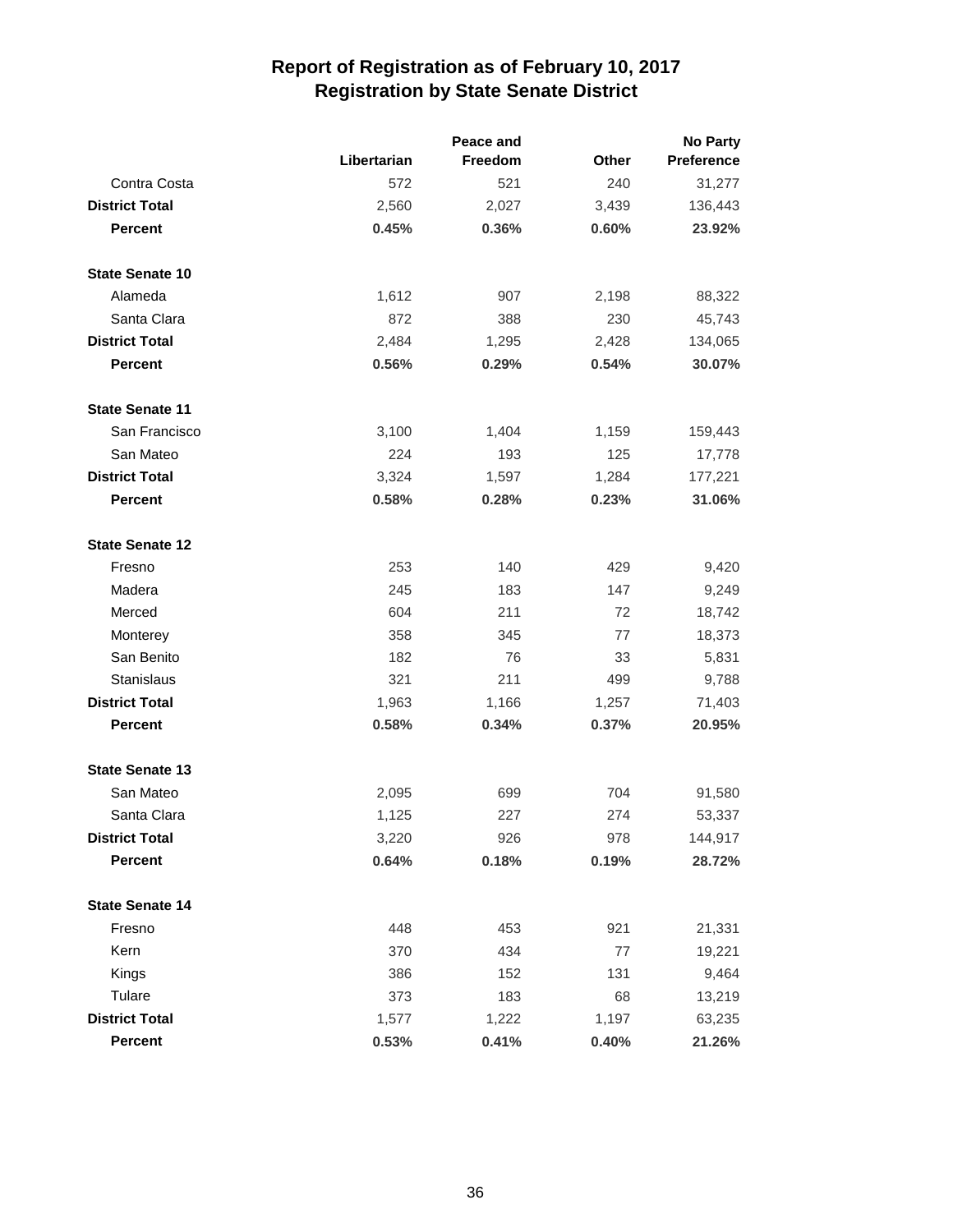|                        | <b>Total</b> |                   |            | American    |       |
|------------------------|--------------|-------------------|------------|-------------|-------|
|                        | Registered   | <b>Democratic</b> | Republican | Independent | Green |
| <b>State Senate 15</b> |              |                   |            |             |       |
| Santa Clara            | 455,807      | 212,546           | 91,151     | 9,631       | 1,947 |
| <b>District Total</b>  | 455,807      | 212,546           | 91,151     | 9,631       | 1,947 |
| <b>Percent</b>         |              | 46.63%            | 20.00%     | 2.11%       | 0.43% |
| <b>State Senate 16</b> |              |                   |            |             |       |
| Kern                   | 284,721      | 81,755            | 123,322    | 10,639      | 815   |
| San Bernardino         | 57,809       | 17,003            | 22,600     | 2,976       | 291   |
| Tulare                 | 95,428       | 28,460            | 43,469     | 3,233       | 314   |
| <b>District Total</b>  | 437,958      | 127,218           | 189,391    | 16,848      | 1,420 |
| <b>Percent</b>         |              | 29.05%            | 43.24%     | 3.85%       | 0.32% |
| <b>State Senate 17</b> |              |                   |            |             |       |
| Monterey               | 106,647      | 48,813            | 27,802     | 3,007       | 778   |
| San Luis Obispo        | 168,113      | 58,936            | 62,897     | 5,166       | 1,086 |
| Santa Clara            | 105,261      | 48,264            | 25,423     | 2,900       | 425   |
| Santa Cruz             | 157,482      | 89,344            | 23,912     | 3,458       | 1,826 |
| <b>District Total</b>  | 537,503      | 245,357           | 140,034    | 14,531      | 4,115 |
| <b>Percent</b>         |              | 45.65%            | 26.05%     | 2.70%       | 0.77% |
| <b>State Senate 18</b> |              |                   |            |             |       |
| Los Angeles            | 471,980      | 251,404           | 70,529     | 10,399      | 2,260 |
| <b>District Total</b>  | 471,980      | 251,404           | 70,529     | 10,399      | 2,260 |
| <b>Percent</b>         |              | 53.27%            | 14.94%     | 2.20%       | 0.48% |
| <b>State Senate 19</b> |              |                   |            |             |       |
| Santa Barbara          | 212,845      | 92,751            | 59,070     | 5,413       | 1,212 |
| Ventura                | 252,979      | 119,037           | 66,515     | 5,658       | 1,227 |
| <b>District Total</b>  | 465,824      | 211,788           | 125,585    | 11,071      | 2,439 |
| <b>Percent</b>         |              | 45.47%            | 26.96%     | 2.38%       | 0.52% |
| <b>State Senate 20</b> |              |                   |            |             |       |
| Los Angeles            | 64,886       | 33,071            | 10,429     | 1,496       | 266   |
| San Bernardino         | 310,674      | 151,561           | 68,880     | 8,403       | 927   |
| <b>District Total</b>  | 375,560      | 184,632           | 79,309     | 9,899       | 1,193 |
| <b>Percent</b>         |              | 49.16%            | 21.12%     | 2.64%       | 0.32% |
| <b>State Senate 21</b> |              |                   |            |             |       |
| Los Angeles            | 323,856      | 126,956           | 108,918    | 10,367      | 1,010 |
| San Bernardino         | 145,506      | 53,600            | 49,530     | 6,859       | 419   |
| <b>District Total</b>  | 469,362      | 180,556           | 158,448    | 17,226      | 1,429 |
| <b>Percent</b>         |              | 38.47%            | 33.76%     | 3.67%       | 0.30% |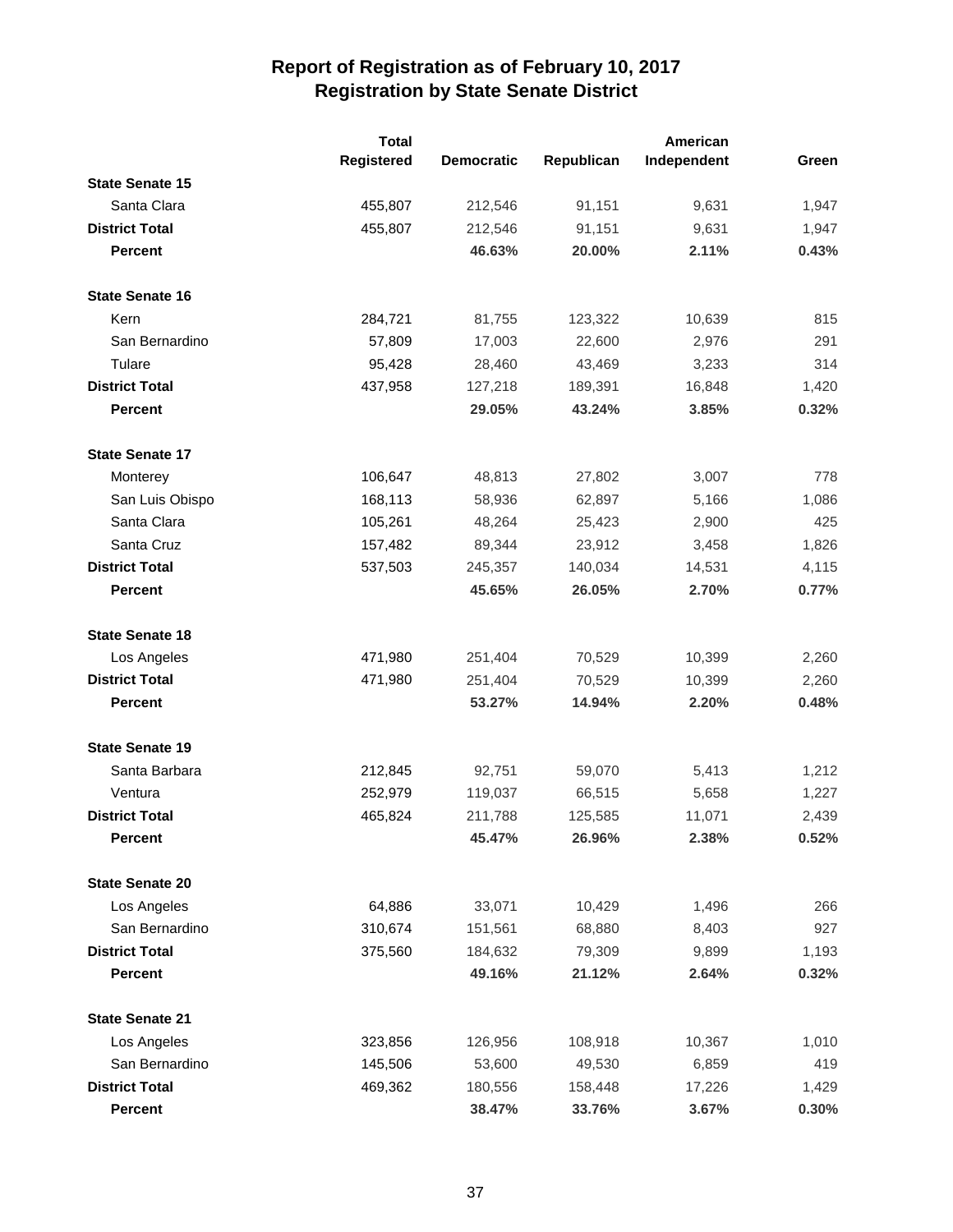|                        |             | Peace and |       | <b>No Party</b>   |  |
|------------------------|-------------|-----------|-------|-------------------|--|
|                        | Libertarian | Freedom   | Other | <b>Preference</b> |  |
| <b>State Senate 15</b> |             |           |       |                   |  |
| Santa Clara            | 3,011       | 1,265     | 695   | 135,561           |  |
| <b>District Total</b>  | 3,011       | 1,265     | 695   | 135,561           |  |
| <b>Percent</b>         | 0.66%       | 0.28%     | 0.15% | 29.74%            |  |
| <b>State Senate 16</b> |             |           |       |                   |  |
| Kern                   | 2,545       | 915       | 289   | 64,441            |  |
| San Bernardino         | 604         | 280       | 389   | 13,666            |  |
| Tulare                 | 766         | 189       | 104   | 18,893            |  |
| <b>District Total</b>  | 3,915       | 1,384     | 782   | 97,000            |  |
| <b>Percent</b>         | 0.89%       | 0.32%     | 0.18% | 22.15%            |  |
| <b>State Senate 17</b> |             |           |       |                   |  |
| Monterey               | 837         | 281       | 129   | 25,000            |  |
| San Luis Obispo        | 1,630       | 350       | 1,800 | 36,248            |  |
| Santa Clara            | 818         | 331       | 179   | 26,921            |  |
| Santa Cruz             | 1,397       | 487       | 832   | 36,226            |  |
| <b>District Total</b>  | 4,682       | 1,449     | 2,940 | 124,395           |  |
| <b>Percent</b>         | 0.87%       | 0.27%     | 0.55% | 23.14%            |  |
| <b>State Senate 18</b> |             |           |       |                   |  |
| Los Angeles            | 2,964       | 2,352     | 4,887 | 127,185           |  |
| <b>District Total</b>  | 2,964       | 2,352     | 4,887 | 127,185           |  |
| <b>Percent</b>         | 0.63%       | 0.50%     | 1.04% | 26.95%            |  |
| <b>State Senate 19</b> |             |           |       |                   |  |
| Santa Barbara          | 1,597       | 483       | 1,365 | 50,954            |  |
| Ventura                | 1,749       | 727       | 3,185 | 54,881            |  |
| <b>District Total</b>  | 3,346       | 1,210     | 4,550 | 105,835           |  |
| <b>Percent</b>         | 0.72%       | 0.26%     | 0.98% | 22.72%            |  |
| <b>State Senate 20</b> |             |           |       |                   |  |
| Los Angeles            | 402         | 1,378     | 529   | 17,315            |  |
| San Bernardino         | 1,854       | 1,803     | 1,357 | 75,889            |  |
| <b>District Total</b>  | 2,256       | 3,181     | 1,886 | 93,204            |  |
| <b>Percent</b>         | 0.60%       | 0.85%     | 0.50% | 24.82%            |  |
| <b>State Senate 21</b> |             |           |       |                   |  |
| Los Angeles            | 2,308       | 1,125     | 3,058 | 70,114            |  |
| San Bernardino         | 1,144       | 637       | 856   | 32,461            |  |
| <b>District Total</b>  | 3,452       | 1,762     | 3,914 | 102,575           |  |
| Percent                | 0.74%       | 0.38%     | 0.83% | 21.85%            |  |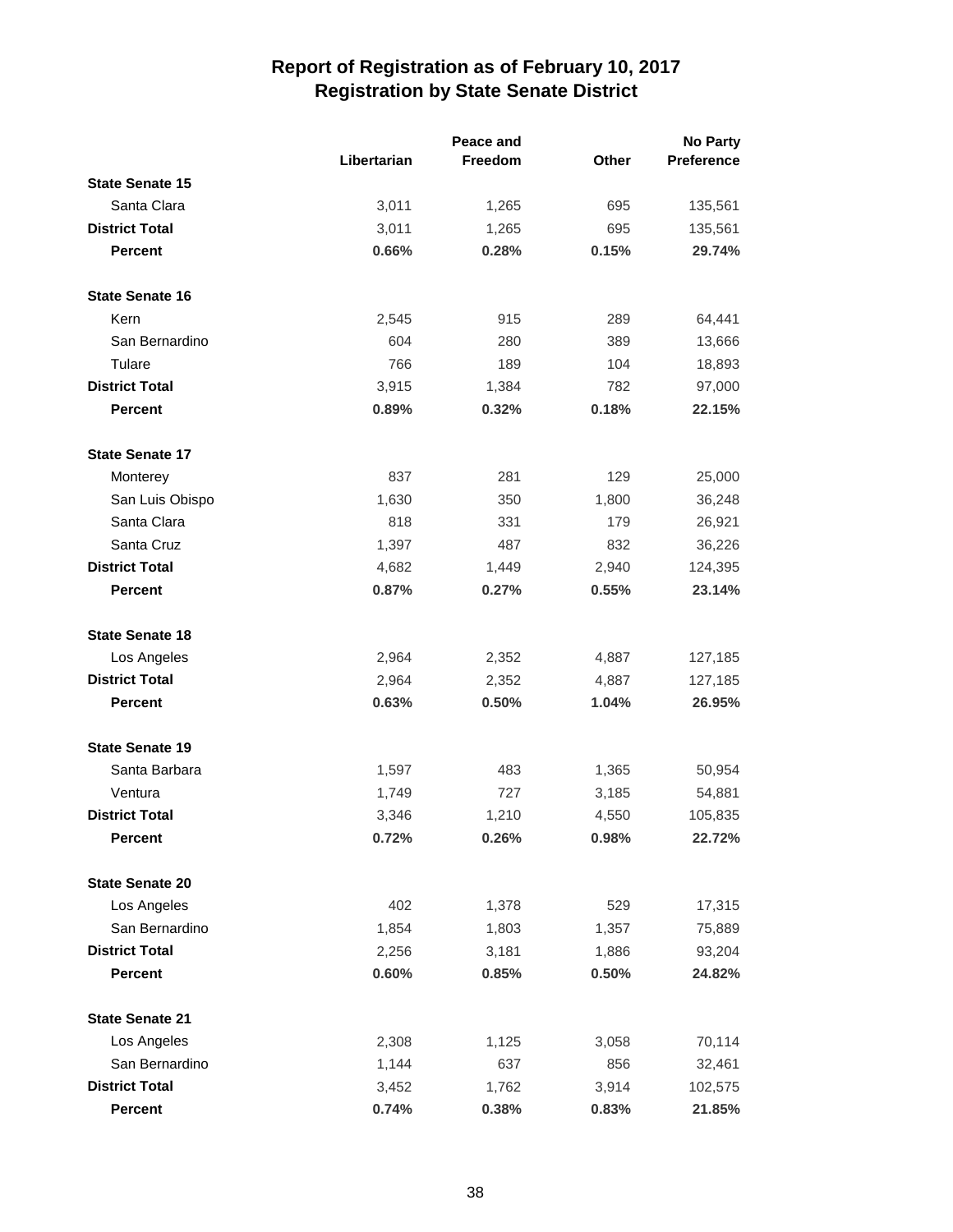|                        | <b>Total</b> |                   |            | American    |       |
|------------------------|--------------|-------------------|------------|-------------|-------|
|                        | Registered   | <b>Democratic</b> | Republican | Independent | Green |
| <b>State Senate 22</b> |              |                   |            |             |       |
| Los Angeles            | 415,659      | 196,811           | 78,338     | 8,464       | 1,460 |
| <b>District Total</b>  | 415,659      | 196,811           | 78,338     | 8,464       | 1,460 |
| <b>Percent</b>         |              | 47.35%            | 18.85%     | 2.04%       | 0.35% |
| <b>State Senate 23</b> |              |                   |            |             |       |
| Los Angeles            | 29           | 4                 | 16         | 3           | 0     |
| Riverside              | 160,520      | 53,750            | 62,541     | 6,291       | 479   |
| San Bernardino         | 313,753      | 114,496           | 118,148    | 10,792      | 1,125 |
| <b>District Total</b>  | 474,302      | 168,250           | 180,705    | 17,086      | 1,604 |
| <b>Percent</b>         |              | 35.47%            | 38.10%     | 3.60%       | 0.34% |
| <b>State Senate 24</b> |              |                   |            |             |       |
| Los Angeles            | 415,283      | 246,988           | 37,043     | 6,932       | 2,490 |
| <b>District Total</b>  | 415,283      | 246,988           | 37,043     | 6,932       | 2,490 |
| <b>Percent</b>         |              | 59.47%            | 8.92%      | 1.67%       | 0.60% |
| <b>State Senate 25</b> |              |                   |            |             |       |
| Los Angeles            | 527,637      | 231,014           | 139,868    | 11,855      | 2,568 |
| San Bernardino         | 42,479       | 15,289            | 15,778     | 1,297       | 173   |
| <b>District Total</b>  | 570,116      | 246,303           | 155,646    | 13,152      | 2,741 |
| <b>Percent</b>         |              | 43.20%            | 27.30%     | 2.31%       | 0.48% |
| <b>State Senate 26</b> |              |                   |            |             |       |
| Los Angeles            | 644,620      | 307,227           | 137,484    | 14,639      | 3,170 |
| <b>District Total</b>  | 644,620      | 307,227           | 137,484    | 14,639      | 3,170 |
| <b>Percent</b>         |              | 47.66%            | 21.33%     | 2.27%       | 0.49% |
| <b>State Senate 27</b> |              |                   |            |             |       |
| Los Angeles            | 374,288      | 173,730           | 93,860     | 8,753       | 1,695 |
| Ventura                | 192,320      | 62,860            | 76,072     | 4,784       | 679   |
| <b>District Total</b>  | 566,608      | 236,590           | 169,932    | 13,537      | 2,374 |
| Percent                |              | 41.76%            | 29.99%     | 2.39%       | 0.42% |
| <b>State Senate 28</b> |              |                   |            |             |       |
| Riverside              | 443,338      | 152,892           | 172,353    | 15,016      | 1,252 |
| <b>District Total</b>  | 443,338      | 152,892           | 172,353    | 15,016      | 1,252 |
| <b>Percent</b>         |              | 34.49%            | 38.88%     | 3.39%       | 0.28% |
| <b>State Senate 29</b> |              |                   |            |             |       |
| Los Angeles            | 84,505       | 31,647            | 21,697     | 1,656       | 262   |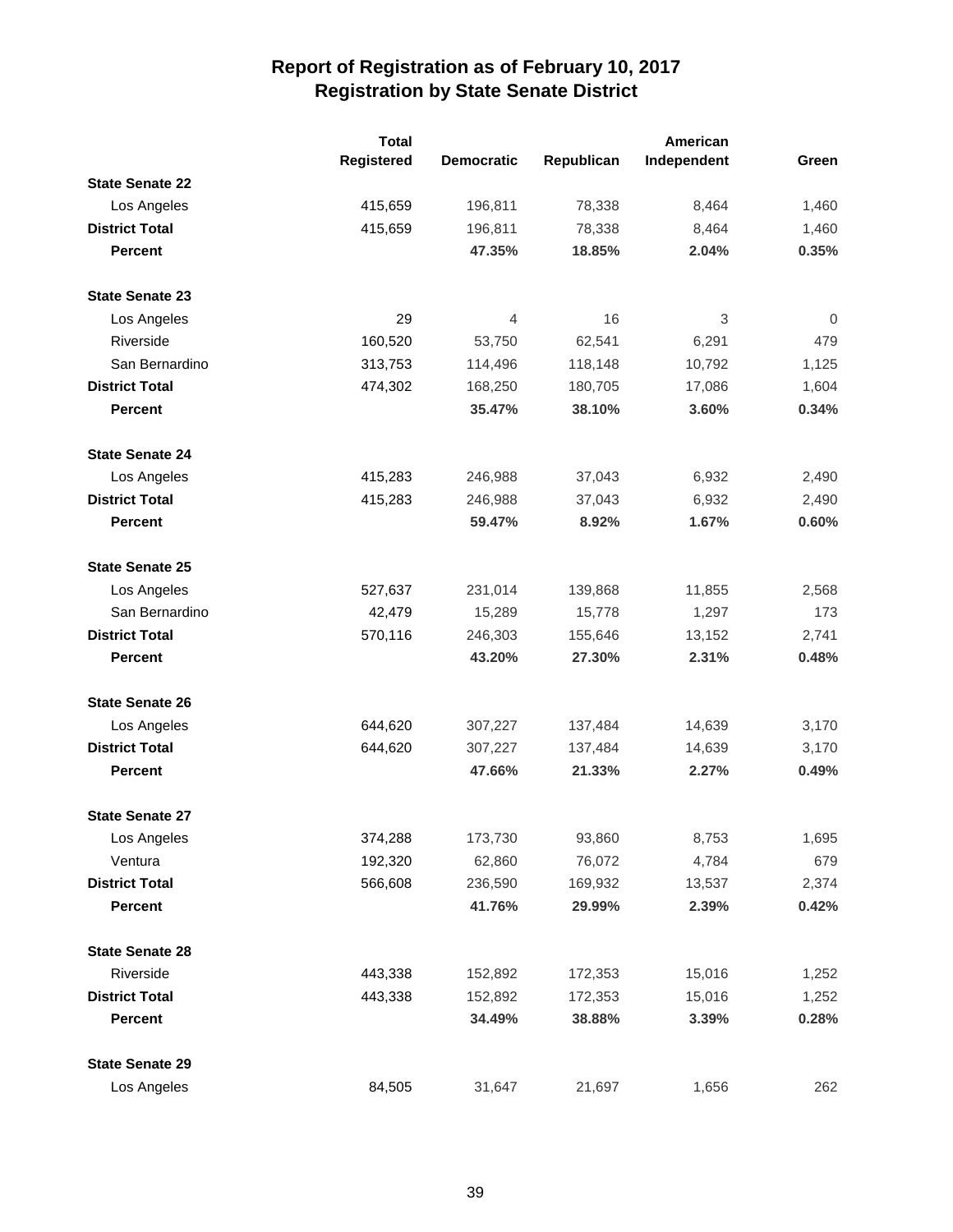|                        |                | Peace and |                | <b>No Party</b>   |  |
|------------------------|----------------|-----------|----------------|-------------------|--|
|                        | Libertarian    | Freedom   | <b>Other</b>   | <b>Preference</b> |  |
| <b>State Senate 22</b> |                |           |                |                   |  |
| Los Angeles            | 1,981          | 3,351     | 2,942          | 122,312           |  |
| <b>District Total</b>  | 1,981          | 3,351     | 2,942          | 122,312           |  |
| <b>Percent</b>         | 0.48%          | 0.81%     | 0.71%          | 29.43%            |  |
| <b>State Senate 23</b> |                |           |                |                   |  |
| Los Angeles            | $\overline{0}$ | 0         | $\overline{0}$ | 6                 |  |
| Riverside              | 1,193          | 565       | 968            | 34,733            |  |
| San Bernardino         | 2,377          | 990       | 1,557          | 64,268            |  |
| <b>District Total</b>  | 3,570          | 1,555     | 2,525          | 99,007            |  |
| <b>Percent</b>         | 0.75%          | 0.33%     | 0.53%          | 20.87%            |  |
| <b>State Senate 24</b> |                |           |                |                   |  |
| Los Angeles            | 2,196          | 3,176     | 3,010          | 113,448           |  |
| <b>District Total</b>  | 2,196          | 3,176     | 3,010          | 113,448           |  |
| <b>Percent</b>         | 0.53%          | 0.76%     | 0.72%          | 27.32%            |  |
| <b>State Senate 25</b> |                |           |                |                   |  |
| Los Angeles            | 3,502          | 2,064     | 5,143          | 131,623           |  |
| San Bernardino         | 336            | 144       | 201            | 9,261             |  |
| <b>District Total</b>  | 3,838          | 2,208     | 5,344          | 140,884           |  |
| <b>Percent</b>         | 0.67%          | 0.39%     | 0.94%          | 24.71%            |  |
| <b>State Senate 26</b> |                |           |                |                   |  |
| Los Angeles            | 4,891          | 1,572     | 7,133          | 168,504           |  |
| <b>District Total</b>  | 4,891          | 1,572     | 7,133          | 168,504           |  |
| <b>Percent</b>         | 0.76%          | 0.24%     | 1.11%          | 26.14%            |  |
| <b>State Senate 27</b> |                |           |                |                   |  |
| Los Angeles            | 2,435          | 1,247     | 3,810          | 88,758            |  |
| Ventura                | 1,645          | 311       | 2,677          | 43,292            |  |
| <b>District Total</b>  | 4,080          | 1,558     | 6,487          | 132,050           |  |
| <b>Percent</b>         | 0.72%          | 0.27%     | 1.14%          | 23.31%            |  |
| <b>State Senate 28</b> |                |           |                |                   |  |
| Riverside              | 3,432          | 1,245     | 2,587          | 94,561            |  |
| <b>District Total</b>  | 3,432          | 1,245     | 2,587          | 94,561            |  |
| <b>Percent</b>         | 0.77%          | 0.28%     | 0.58%          | 21.33%            |  |
| <b>State Senate 29</b> |                |           |                |                   |  |
| Los Angeles            | 378            | 476       | 663            | 27,726            |  |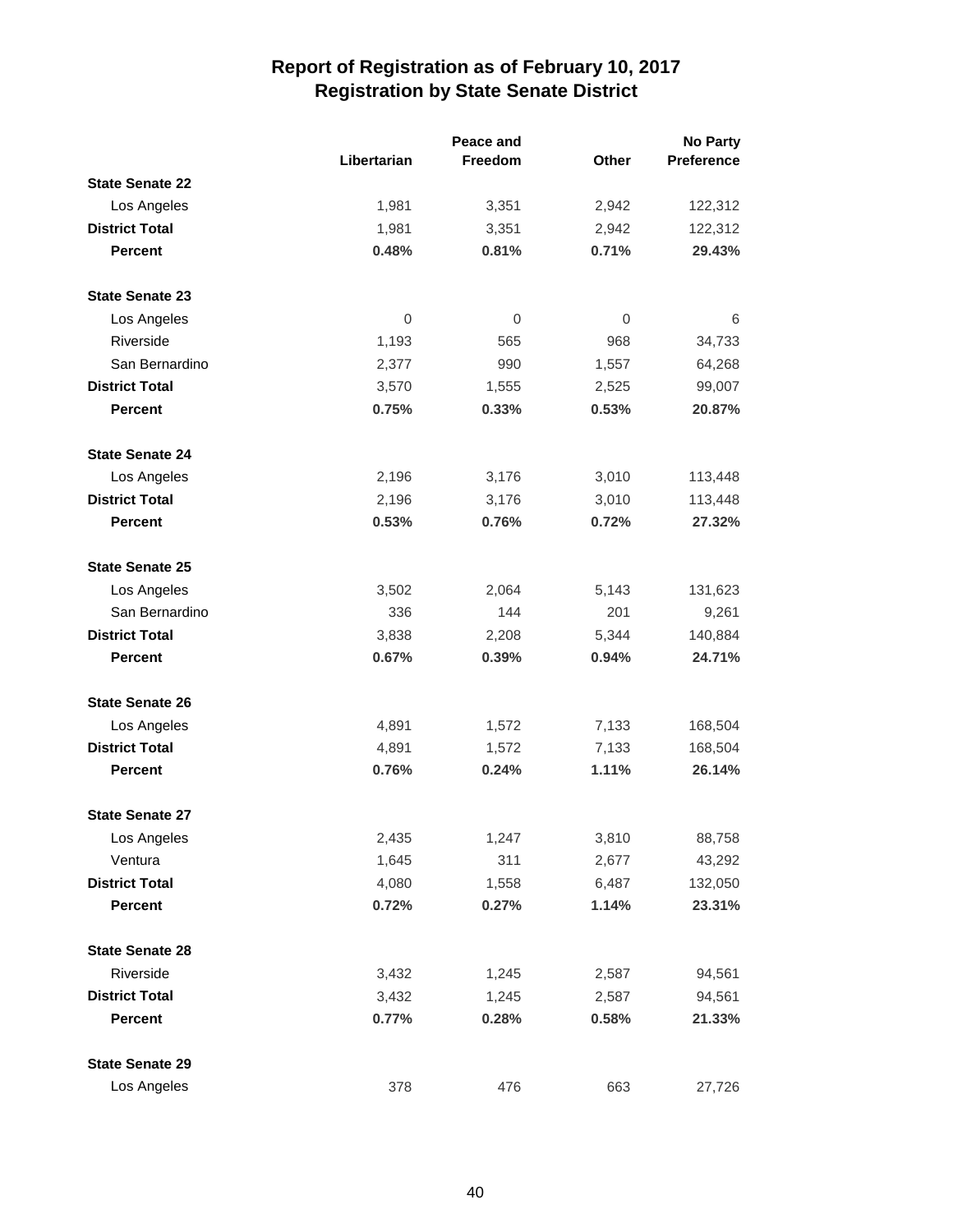|                        | <b>Total</b>      |                   |            | American    |       |
|------------------------|-------------------|-------------------|------------|-------------|-------|
|                        | <b>Registered</b> | <b>Democratic</b> | Republican | Independent | Green |
| Orange                 | 328,644           | 120,176           | 119,791    | 7,820       | 1,033 |
| San Bernardino         | 38,141            | 12,728            | 14,126     | 1,039       | 75    |
| <b>District Total</b>  | 451,290           | 164,551           | 155,614    | 10,515      | 1,370 |
| <b>Percent</b>         |                   | 36.46%            | 34.48%     | 2.33%       | 0.30% |
| <b>State Senate 30</b> |                   |                   |            |             |       |
| Los Angeles            | 512,964           | 335,506           | 35,827     | 9,316       | 2,261 |
| <b>District Total</b>  | 512,964           | 335,506           | 35,827     | 9,316       | 2,261 |
| <b>Percent</b>         |                   | 65.41%            | 6.98%      | 1.82%       | 0.44% |
| <b>State Senate 31</b> |                   |                   |            |             |       |
| Riverside              | 419,743           | 181,936           | 129,553    | 10,901      | 1,212 |
| <b>District Total</b>  | 419,743           | 181,936           | 129,553    | 10,901      | 1,212 |
| <b>Percent</b>         |                   | 43.34%            | 30.86%     | 2.60%       | 0.29% |
| <b>State Senate 32</b> |                   |                   |            |             |       |
| Los Angeles            | 461,094           | 228,184           | 101,500    | 10,125      | 1,518 |
| Orange                 | 26,854            | 11,877            | 7,636      | 575         | 93    |
| <b>District Total</b>  | 487,948           | 240,061           | 109,136    | 10,700      | 1,611 |
| <b>Percent</b>         |                   | 49.20%            | 22.37%     | 2.19%       | 0.33% |
| <b>State Senate 33</b> |                   |                   |            |             |       |
| Los Angeles            | 429,280           | 246,549           | 54,284     | 8,833       | 2,179 |
| <b>District Total</b>  | 429,280           | 246,549           | 54,284     | 8,833       | 2,179 |
| <b>Percent</b>         |                   | 57.43%            | 12.65%     | 2.06%       | 0.51% |
| <b>State Senate 34</b> |                   |                   |            |             |       |
| Los Angeles            | 46,010            | 18,497            | 15,115     | 1,241       | 287   |
| Orange                 | 368,620           | 149,235           | 115,356    | 8,461       | 1,200 |
| <b>District Total</b>  | 414,630           | 167,732           | 130,471    | 9,702       | 1,487 |
| <b>Percent</b>         |                   | 40.45%            | 31.47%     | 2.34%       | 0.36% |
| <b>State Senate 35</b> |                   |                   |            |             |       |
| Los Angeles            | 486,046           | 289,629           | 63,194     | 8,948       | 1,613 |
| <b>District Total</b>  | 486,046           | 289,629           | 63,194     | 8,948       | 1,613 |
| <b>Percent</b>         |                   | 59.59%            | 13.00%     | 1.84%       | 0.33% |
| <b>State Senate 36</b> |                   |                   |            |             |       |
| Orange                 | 282,262           | 76,164            | 126,643    | 8,573       | 923   |
| San Diego              | 253,929           | 83,639            | 87,887     | 9,336       | 1,137 |
| <b>District Total</b>  | 536,191           | 159,803           | 214,530    | 17,909      | 2,060 |
| Percent                |                   | 29.80%            | 40.01%     | 3.34%       | 0.38% |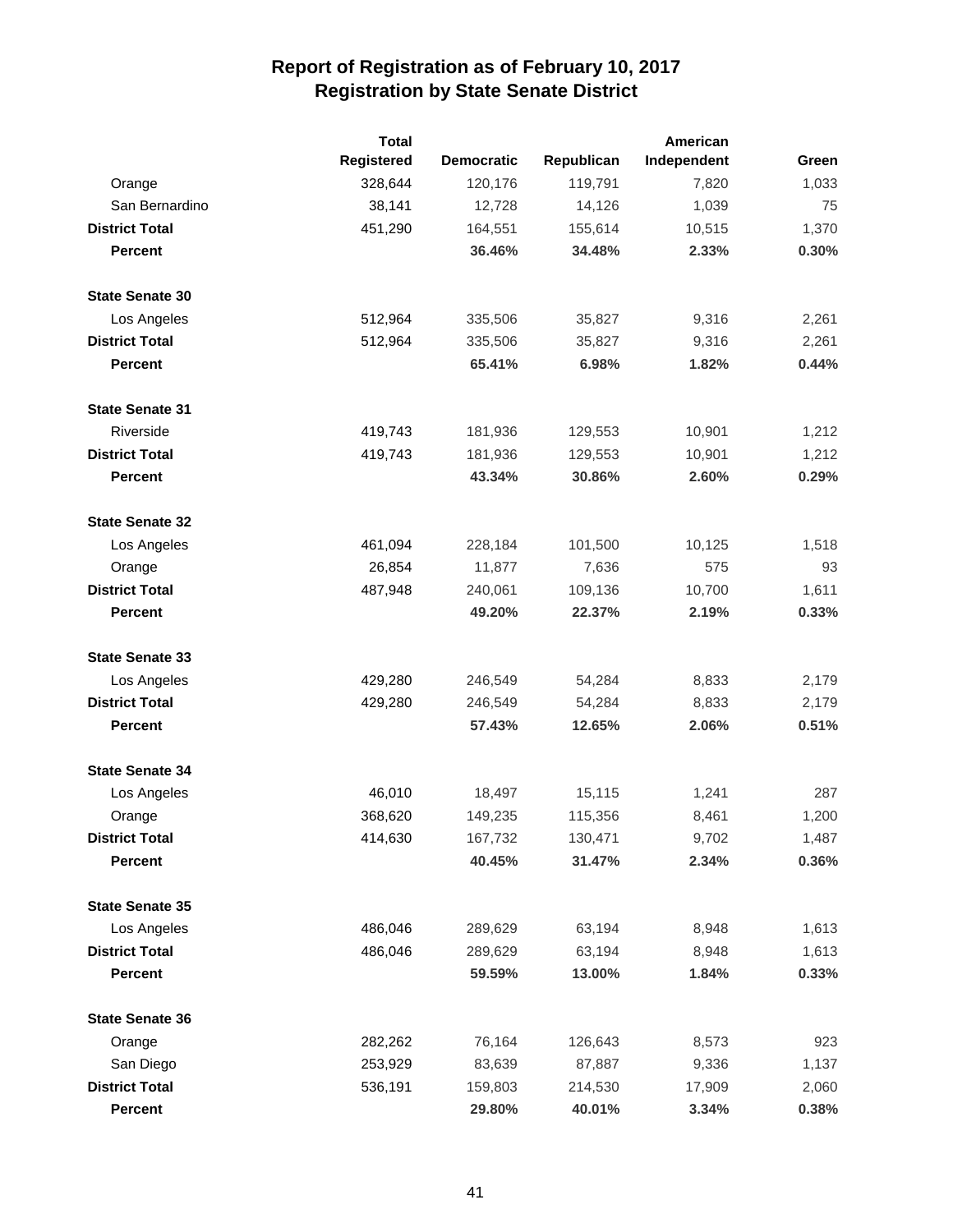|                        |             |                | <b>No Party</b> |                   |
|------------------------|-------------|----------------|-----------------|-------------------|
|                        | Libertarian | <b>Freedom</b> | Other           | <b>Preference</b> |
| Orange                 | 2,401       | 888            | 797             | 75,738            |
| San Bernardino         | 262         | 109            | 158             | 9,644             |
| <b>District Total</b>  | 3,041       | 1,473          | 1,618           | 113,108           |
| <b>Percent</b>         | 0.67%       | 0.33%          | 0.36%           | 25.06%            |
| <b>State Senate 30</b> |             |                |                 |                   |
| Los Angeles            | 2,285       | 3,165          | 4,272           | 120,332           |
| <b>District Total</b>  | 2,285       | 3,165          | 4,272           | 120,332           |
| <b>Percent</b>         | 0.45%       | 0.62%          | 0.83%           | 23.46%            |
| <b>State Senate 31</b> |             |                |                 |                   |
| Riverside              | 2,727       | 1,788          | 1,926           | 89,700            |
| <b>District Total</b>  | 2,727       | 1,788          | 1,926           | 89,700            |
| <b>Percent</b>         | 0.65%       | 0.43%          | 0.46%           | 21.37%            |
| <b>State Senate 32</b> |             |                |                 |                   |
| Los Angeles            | 2,437       | 3,279          | 3,376           | 110,675           |
| Orange                 | 168         | 83             | 55              | 6,367             |
| <b>District Total</b>  | 2,605       | 3,362          | 3,431           | 117,042           |
| <b>Percent</b>         | 0.53%       | 0.69%          | 0.70%           | 23.99%            |
| <b>State Senate 33</b> |             |                |                 |                   |
| Los Angeles            | 2,525       | 4,512          | 3,132           | 107,266           |
| <b>District Total</b>  | 2,525       | 4,512          | 3,132           | 107,266           |
| <b>Percent</b>         | 0.59%       | 1.05%          | 0.73%           | 24.99%            |
| <b>State Senate 34</b> |             |                |                 |                   |
| Los Angeles            | 382         | 133            | 438             | 9,917             |
| Orange                 | 2,776       | 1,311          | 961             | 89,320            |
| <b>District Total</b>  | 3,158       | 1,444          | 1,399           | 99,237            |
| Percent                | 0.76%       | 0.35%          | 0.34%           | 23.93%            |
| <b>State Senate 35</b> |             |                |                 |                   |
| Los Angeles            | 2,152       | 3,489          | 3,777           | 113,244           |
| <b>District Total</b>  | 2,152       | 3,489          | 3,777           | 113,244           |
| Percent                | 0.44%       | 0.72%          | 0.78%           | 23.30%            |
| <b>State Senate 36</b> |             |                |                 |                   |
| Orange                 | 2,603       | 486            | 689             | 66,181            |
| San Diego              | 2,609       | 635            | 565             | 68,121            |
| <b>District Total</b>  | 5,212       | 1,121          | 1,254           | 134,302           |
| Percent                | 0.97%       | 0.21%          | 0.23%           | 25.05%            |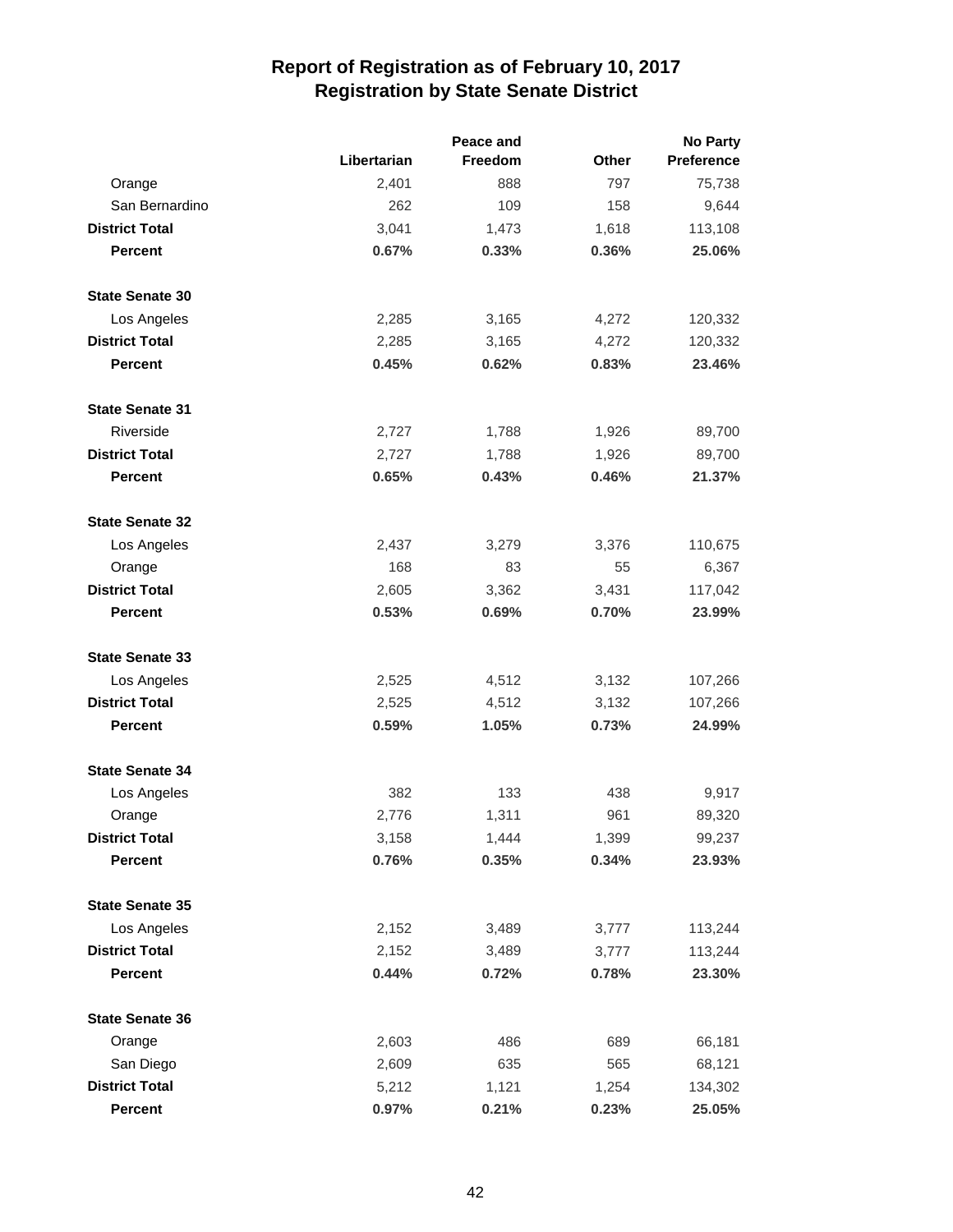|                        | <b>Total</b><br><b>Registered</b> | <b>Democratic</b> | Republican | American<br>Independent | Green  |
|------------------------|-----------------------------------|-------------------|------------|-------------------------|--------|
| <b>State Senate 37</b> |                                   |                   |            |                         |        |
| Orange                 | 537,692                           | 165,658           | 210,825    | 14,718                  | 1,957  |
| <b>District Total</b>  | 537,692                           | 165,658           | 210,825    | 14,718                  | 1,957  |
| <b>Percent</b>         |                                   | 30.81%            | 39.21%     | 2.74%                   | 0.36%  |
| <b>State Senate 38</b> |                                   |                   |            |                         |        |
| San Diego              | 509,210                           | 150,601           | 202,807    | 18,717                  | 1,808  |
| <b>District Total</b>  | 509,210                           | 150,601           | 202,807    | 18,717                  | 1,808  |
| <b>Percent</b>         |                                   | 29.58%            | 39.83%     | 3.68%                   | 0.36%  |
| <b>State Senate 39</b> |                                   |                   |            |                         |        |
| San Diego              | 555,372                           | 219,030           | 145,214    | 18,039                  | 2,764  |
| <b>District Total</b>  | 555,372                           | 219,030           | 145,214    | 18,039                  | 2,764  |
| <b>Percent</b>         |                                   | 39.44%            | 26.15%     | 3.25%                   | 0.50%  |
| <b>State Senate 40</b> |                                   |                   |            |                         |        |
| Imperial               | 72,282                            | 35,847            | 13,962     | 1,639                   | 181    |
| San Diego              | 358,957                           | 163,235           | 70,648     | 9,355                   | 1,323  |
| <b>District Total</b>  | 431,239                           | 199,082           | 84,610     | 10,994                  | 1,504  |
| <b>Percent</b>         |                                   | 46.17%            | 19.62%     | 2.55%                   | 0.35%  |
| <b>State Total</b>     | 19,432,609                        | 8,700,440         | 5,027,714  | 510,486                 | 94,720 |
| <b>Percent</b>         |                                   | 44.77%            | 25.87%     | 2.63%                   | 0.49%  |